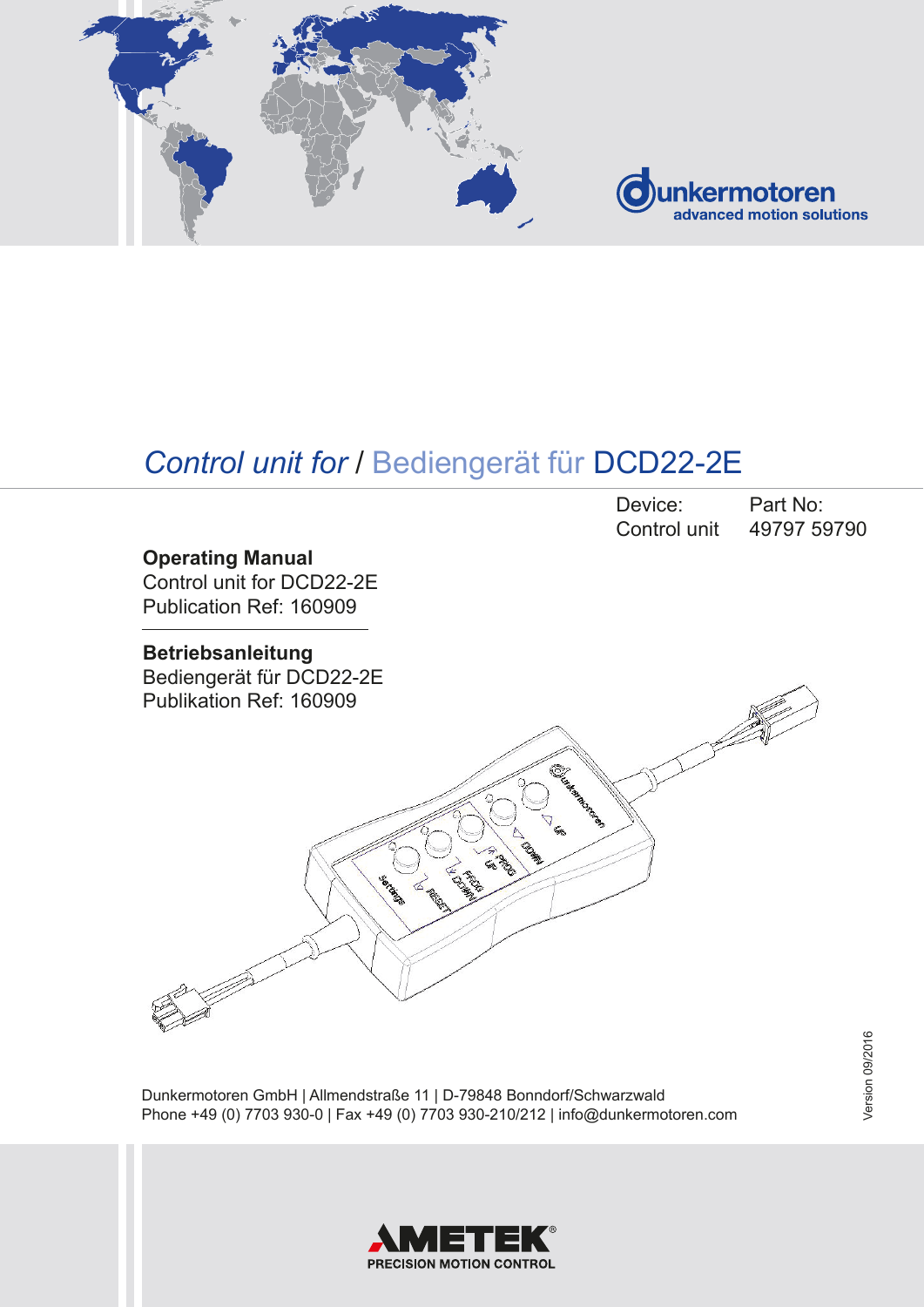

# **Operating manual control unit for DCD22-2E**

# **1 General description**

The control unit for DCD22-2-E enables to run the drive in UP and DOWN direction and to adjust the end positions and reestablishing of the delivery state as well. By the buttons short command sequences are sent to the drive and indicated by the LED.

The control unit is construed for operating the DC-drives DCD22-2-E for nominal supply voltage of 12V or 24V.

The lower and upper stop positons of DCD22-2-E are adjustable each. In addition, an external limit switch for the upper stop position is available.

# **Betriebsanleitung Bediengerät für DCD22-2E**

# **1 Allgemeine Beschreibung**

Mit dem Bediengerät für DCD22-2-E sind neben dem Verfahren in AUF- oder AB-Richtung ein einfaches Einstellen der Endlagen sowie ein Wiederherstellen des Auslieferzustandes möglich. Über die Tasten werden kurze Befehlssequenzen an den Antrieb gesendet welche über LED's angezeigt werden.

Das Bediengerät ist ausgelegt für den wahlweisen Betrieb von Gleichstromantrieben des Typs DCD22-2-E mit 12V oder 24V Nennspannung.

Die Antriebe DCD22-2-E haben je eine einstellbare obere und untere Endlage. Für die obere Endlage steht zusätzlich ein externer Endschalter (Pilztaster) zur Verfügung.

# **2 Layout and connection 2 Aufbau und Anschluss**





# **3 Normal operation**

By the buttons UP an DOWN the drive can be run in the corresponding direction. The drive starts up in each direction of rotation each time at creep speed for approx. 3 sec. and then goes over into fast speed. The running commands are stored once it goes into fast speed. Stopping during storage of the running commands by means of a command in UP or DOWN direction.

# **3 Normalbetrieb**

Über die Fahrtasten UP bzw. DOWN lassen sich die Antriebe in die entsprechende Richtung verfahren. Die Antriebe fahren in jede Drehrichtung jeweils im Schleichgang für ca. 3 Sek. an und gehen anschließend in den Schnellgang über.

Mit Übergang in den Schnellgang erfolgt die Speicherung der Fahrbefehle. Stop durch erneutes Betätigen der Fahrtaste UP oder DOWN.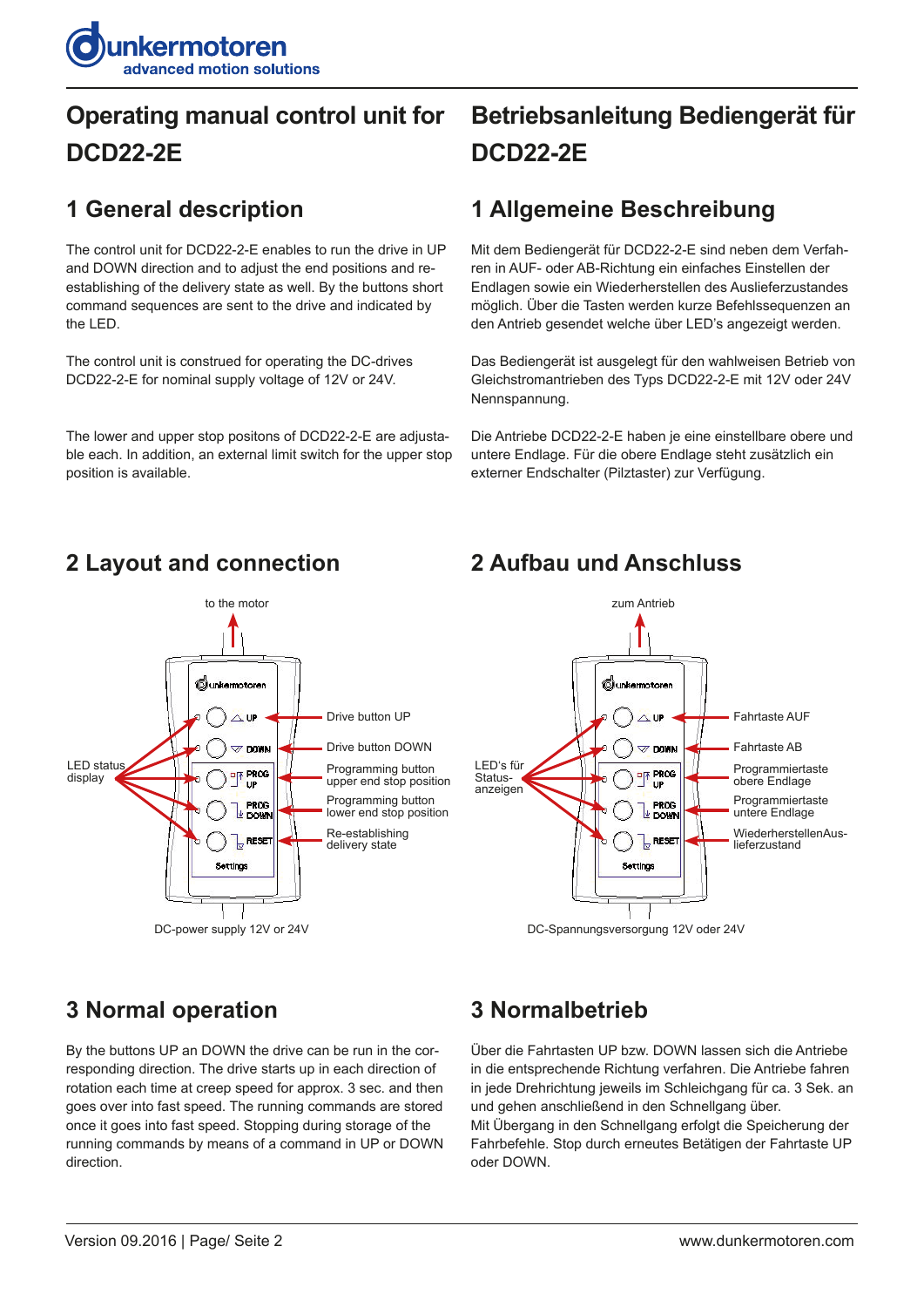# **4 Initial commissioning**

- » Upon delivery, the drive is in delivery condition: the position of the drive corresponds to the lower stop position.
- » Fit the drive in the lowered venetian blind
- » The UP command initiates the position-learning run. The drive can only be run in the UP direction.
- » The drive changes in lock command after pressing the UP command for more than 3 sec.
- » Run the drive to the external limit switch. By pushing the external limit switch the position-learning run is finished.

After this position-learning run, the upper stop position (corresponds to the external limit switch) and the lower stop position are set. Further adjustments are only necessary if different upper or lower stop positions are required.

**Attention:** While running in position learning run the drive calculates the distance between lower stop position and pushing the external limit switch. If the external limit switch is going to be pushed during normal operation before the correct position of the external limit switch the drive stops. If the external limit switch isn't pushed anymore the drive can be run into the correct position of the external limit switch. If the drive is going to be run out of this incorrect position in direction DOWN the drive runs the full way learned at the position-learning run. In this case the lower stop position can be overrun. By a following run in UP direction the drives runs in any case to the position of the external limit switch. After that the correct distance to the lower stop position is established again

# **4 Inbetriebnahme**

- » Bei Auslieferung befindet sich der Antrieb im Auslieferzustand; die Position entspricht der unteren Endlage.
- » Antrieb in die herab gelassene Jalousie einbauen.
- » Für Positionslernfahrt einen Auf-Befehl geben, der Antrieb kann nur in Richtung Auf gefahren werden.
- » Der Antrieb geht nach 3 Sek. in die Selbsthaltung über.
- » Den Antrieb bis auf Pilztaster fahren. Nach Betätigen des Pilztasters ist die Inbetriebnahme abgeschlossen.

Nach dieser Positionslernfahrt sind die obere Endlage (entspricht Pilztaster) und die untere Endlage eingestellt. Weitere Einstellungen sind nur notwendig, wenn abweichende obere oder untere Endlagenpositionen gewünscht werden.

**Achtung:** Der Antrieb ermittelt bei der Positionsernfahrt den Weg zwischen der unteren Endlage und dem Betätigen des Pilztasters. Wird der Pilztaster im Normalbetrieb bei einer Auf-Fahrt vor Erreichen der eigentlichen Pilzendlage z.B. manuell betätigt, stoppt der Antrieb. Ist der Pilzendschalter nicht mehr betätigt, kann weiter in Richtung Auf bis zur eigentlicher Pilzendlage gefahren werden. Wird aus der Position, an welcher der Pilztaster z.B. manuell betätigt wurde, in Richtung Ab gefahren, fährt der Antrieb den vollen Weg, den er bei der Positionslernfahrt ermittelt hat; in

diesem Fall kann die untere Endlage überfahren werden. Bei einer anschließend Fahrt in Richtung Auf fährt der Antrieb in jedem Fall bis zur Pilzendlage und hat anschließend wieder den korrekten Weg bis zur unteren Endlage.

## **5 Setting of the upper stop position**

- » The position of the blind has to be below the desired upper stop position.
- » Press the programming button "PROG UP" for more than 3 sec. till the LED is on
- » LED's "UP" and "PROG UP" are on.
- » Run with the "UP" button (no lock mode) to the required upper stop position.
- » When the required upper stop position is reached, the position is stored by pushing the button "PROG UP".

**Attention: The self locking mode is deactivated while setting the upper and lower stop position.**



# **5 Einstellen der oberen Endlage**

- » Behang muss unterhalb der oberen Endlage stehen.
- » Programmiertaste "PROG UP" > 3Sek. betätigen bis die LED "PROG UP" leuchtet.
- » LED's "UP" und "PROG UP" leuchten.
- » Obere Endlage über Fahrtaste "UP" anfahren; Tippbetrieb ist möglich.
- » Nach Erreichen der gewünschten oberen Endlage Programiertaste "PROG UP" betätigen; der Einstellvorgang ist abgeschlossen.

**Achtung: Die Selbsthaltung der Fahrbefehle ist bei der Einstellung der oberen oder unteren Endlage nicht aktiv.**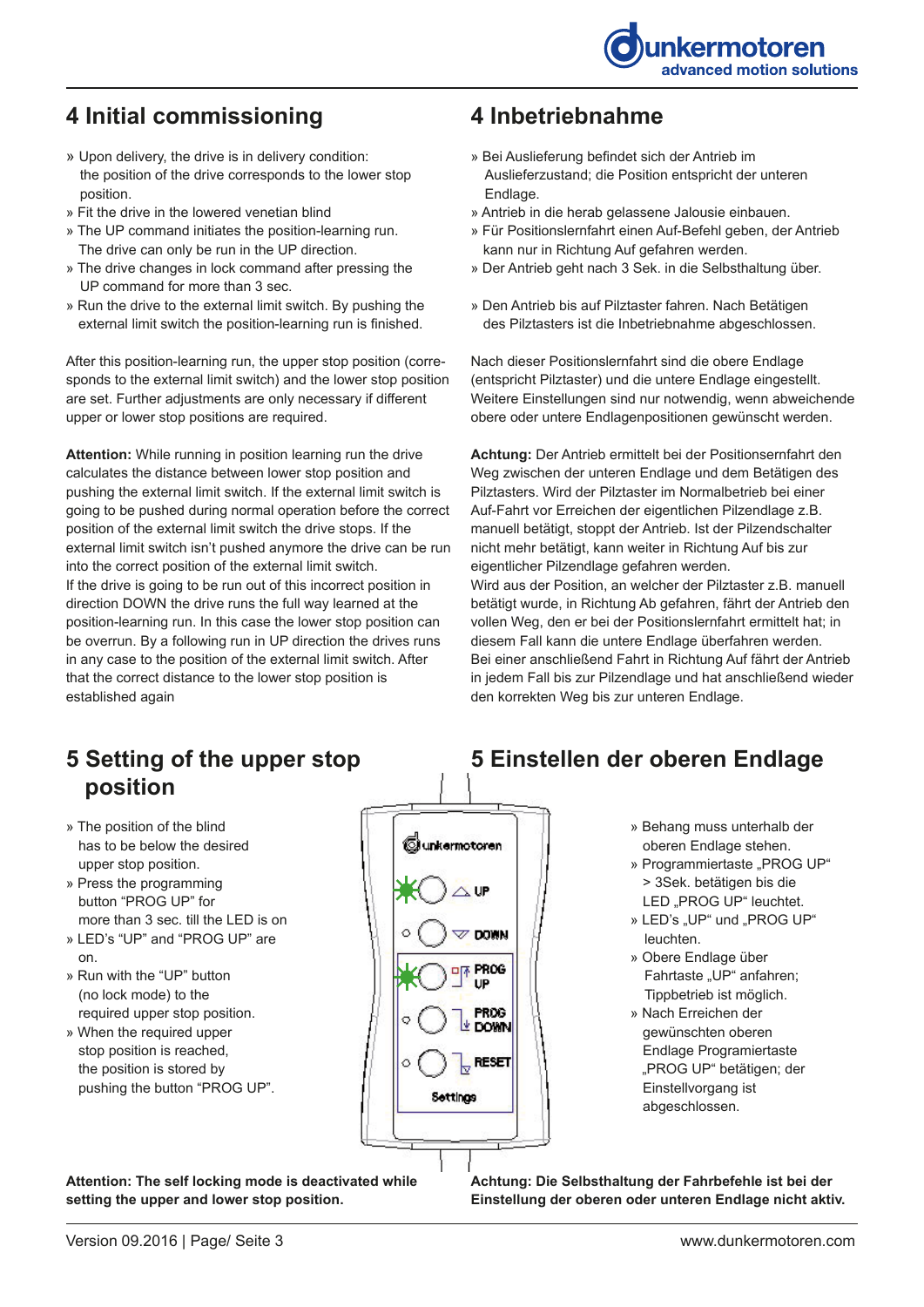

## **6 Setting of the lower stop position**

- » The position of the blind has to be above the desired lower stop postion.
- » Press the programming button "PROG DOWN" for more than 3 sec. till the LED is on.
- » LED's "DOWN" and "PROG DOWN" are on.
- » Run with the "DOWN" button (no lock mode) to the required lower stop position.
- » When the required lower stop position is reached, the position is stored by pushing the button "PROG DOWN".

**Attention: The self locking mode is deactivated while setting the upper and lower stop position**

**Achtung: Die Selbsthaltung der Fahrbefehle ist bei der Einstellung der oberen oder unteren Endlage nicht aktiv.**

- **7 Re-establishing of the delivery state**
- » By pushing the button "RESET" till the LED is on, longer than 3 sec., the delivery state is re-established.
- » If the drive is mounted in the blind it is recommended to run the blind to the desired lower end position before reestablishing the delivery state. After the reestablishing a position learning run can be initiated according to chapter 4



@unkermotoren

 $\sqrt{u}$ 

**DOMN** 

**PROG DOWN** 

**RESET** 

Settings

Ο

**OF PROG** UP

## **7 Wiederherstellen des Auslieferzustandes**

- » Durch Betätigen der Taste "RESET" bis die LED leuchtet, > 3Sek, wird der Auslieferzustand wieder hergestellt.
- » Bei im Behang eingebautem Antrieb ist es empfehlenswert, vor dem Wiederherstellen des Auslieferzustandes den Behang auf die untere Endlage zu fahren. Nach erfolgtem Wiederherstellen des Auslieferzustandes kann wieder eine Positionslernfahrt ausgelöst werden (siehe Pkt. 4).

# **6 Einstellen der unteren Endlage**

- » Behang muss oberhalb der unteren Endlage stehen.
- » Programmiertaste "PROG DOWN" > 3Sek. betätigen bis LED "PROG DOWN" leuchtet.
- » LED's "DOWN" und "PROG DOWN" leuchten.
- » Gewünschte untere Endlage über Fahrtaste "DOWN" anfahren; Tippbetrieb ist möglich.
- » Nach Erreichen der gewünschten unteren Endlage Programiertaste "PROG DOWN" betätigen; der Einstellvorgang ist abgeschlossen.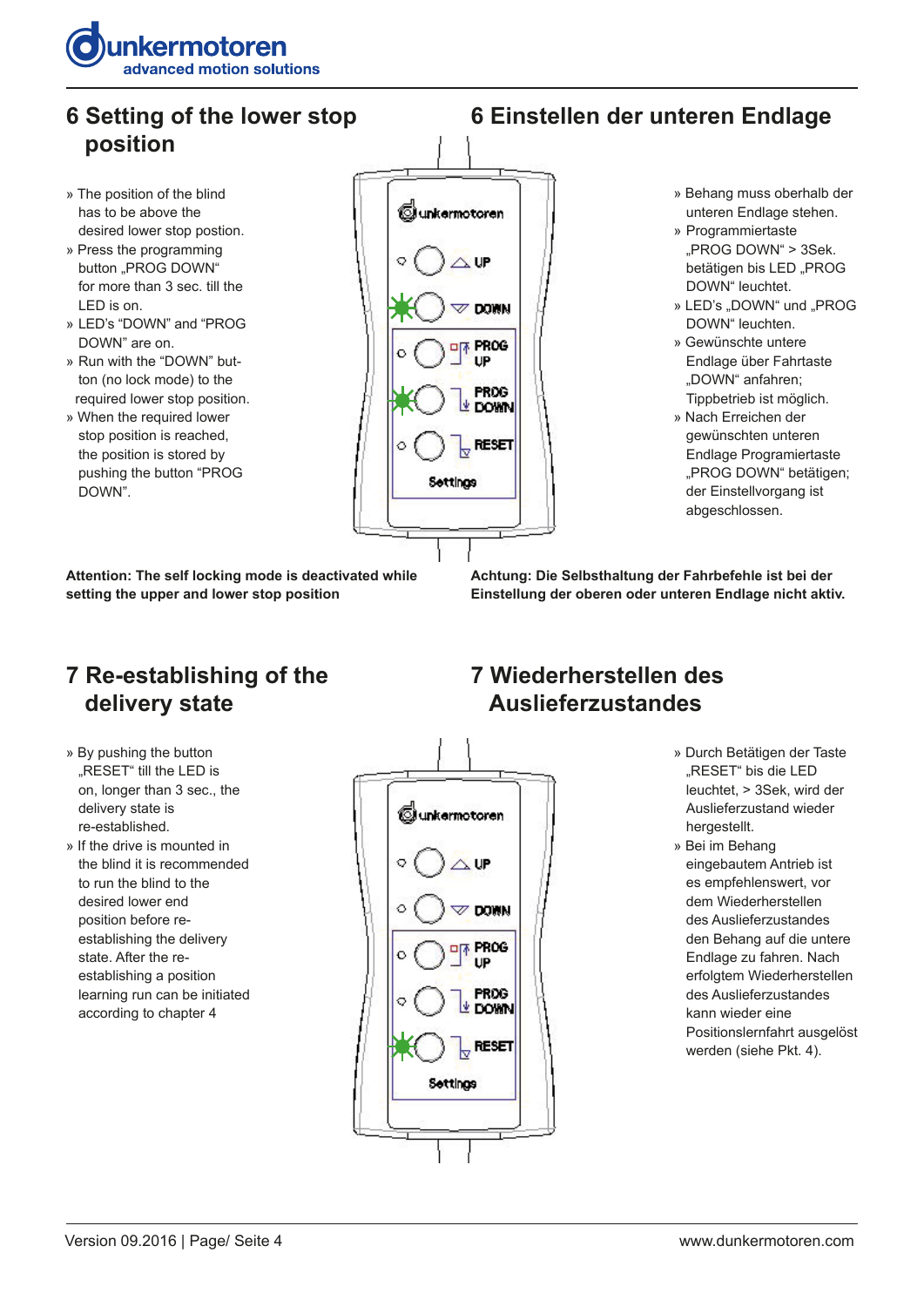

PIN1

PIN2

(PIN3

PIN4

### **7.1 Technical data 7.1 Technische Daten**

| <b>Dimension/Abmessungen:</b>                                                                                                                                             | $119 \times 65 \times 26$ mm    |
|---------------------------------------------------------------------------------------------------------------------------------------------------------------------------|---------------------------------|
| Supply voltage:<br>The individual nominal voltage of the drive has to be consi-<br>dered!/<br>Anschlussspannung:<br>jeweilige Nennspannung des Antriebes ist zu beachten! | 12VDC or 24VDC                  |
| <b>Protection class/ Schutzart:</b>                                                                                                                                       | IP $40$                         |
| Temperature range/ Temperaturbereich:                                                                                                                                     | $-10$ up to/ bis $+60C^{\circ}$ |



# **8 Electrical connection 8 Elektrischer Anschluss**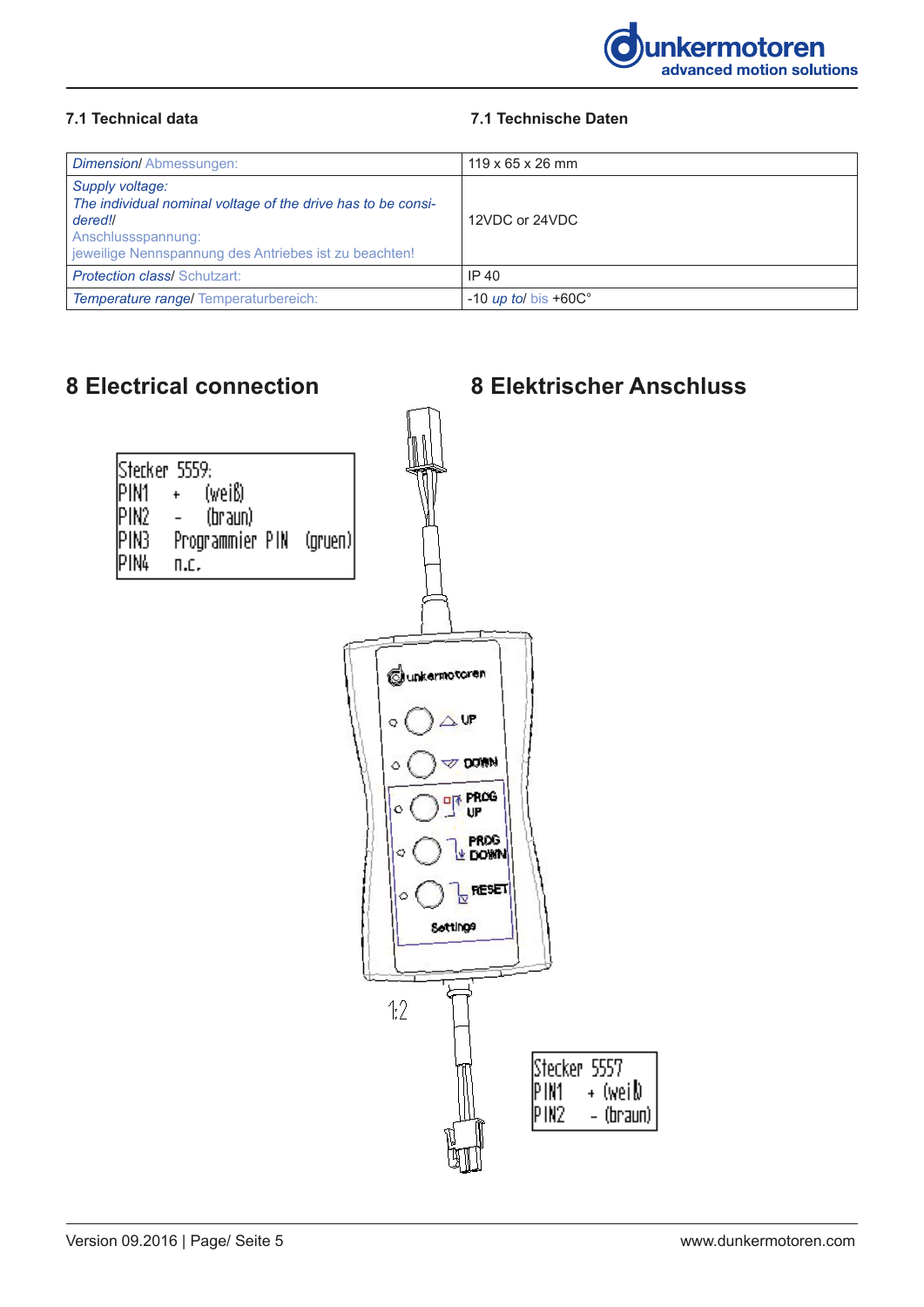



**If the device is not used in accordance with the designated use, the manufacturer is not liable for personal injury and/or damage to property.**



 $\begin{array}{|c|c|c|}\hline \textbf{CAUTION} & \textbf{persons or damage} & \textbf{M1} & \textbf{N1} & \textbf{N2} & \textbf{N3} \ \hline \end{array}$ **Before commissioning, it is essential that the following safety instructions in the relevant section are read and understood, and then observed! Nonobservance can result in danger to to the device.**



**Keep children away from the control unit!**



**This device is not intended for persons (or children) with physical, sensory, or mental disabilities, or persons have inadequate experience and knowledge, unless they are instructed in the use of the device, or initally supervised by a person responsible for their safety.**

# **9 Safety guidelines 9 Sicherheitshinweise**



**Wird das Gerät nicht entsprechend der bestimmungsgemäßen Verwendung eingesetzt, haftet der Hersteller nicht für entstandene Personen- und Sachschäden.**



**Vor der Inbetriebnahme sind unbedingt die nachfolgenden Sicherheitshinweise zu lesen und zu beachten! Eine Nichtbeachtung kann zu Gefahren bei Personen oder Beschädigungen an dem Gerät führen.**



**Halten Sie Kinder von dem Bediengerät fern!**



**Dieses Gerät ist nicht dazu bestimmt, durch Personen (einschließlich Kinder) mit eingeschränkten physischen, sensorischen oder geistigen Fähigkeiten oder mangels Erfahrung und/ oder mangels Wissen benutzt zu werden, es sei denn, sie werden durch eine für ihre Sicherheit zuständige Person beaufsichtigt oder erhielten von ihr Anweisungen, wie das Gerät zu benutzen ist.**



**During transportation and storage the control unit have to be protected against humidity.**



**No Work on the electrical system in case of humidity.**

**Temperature range for normal use: -10°C to +60°C**



**Das Bediengerät ist bei Transport und Lagerung vor Feuchtigkeit zu schützen.**



**Vermeidung von Elektroarbeiten bei Feuchtigkeit.**

**Bestimmungsgemäßer Temperaturbereich: -10°C bis +60°C**

**CAUTION NOTICE NOTICE HISTORICAL INTERFERIES AND <b>NOTICE**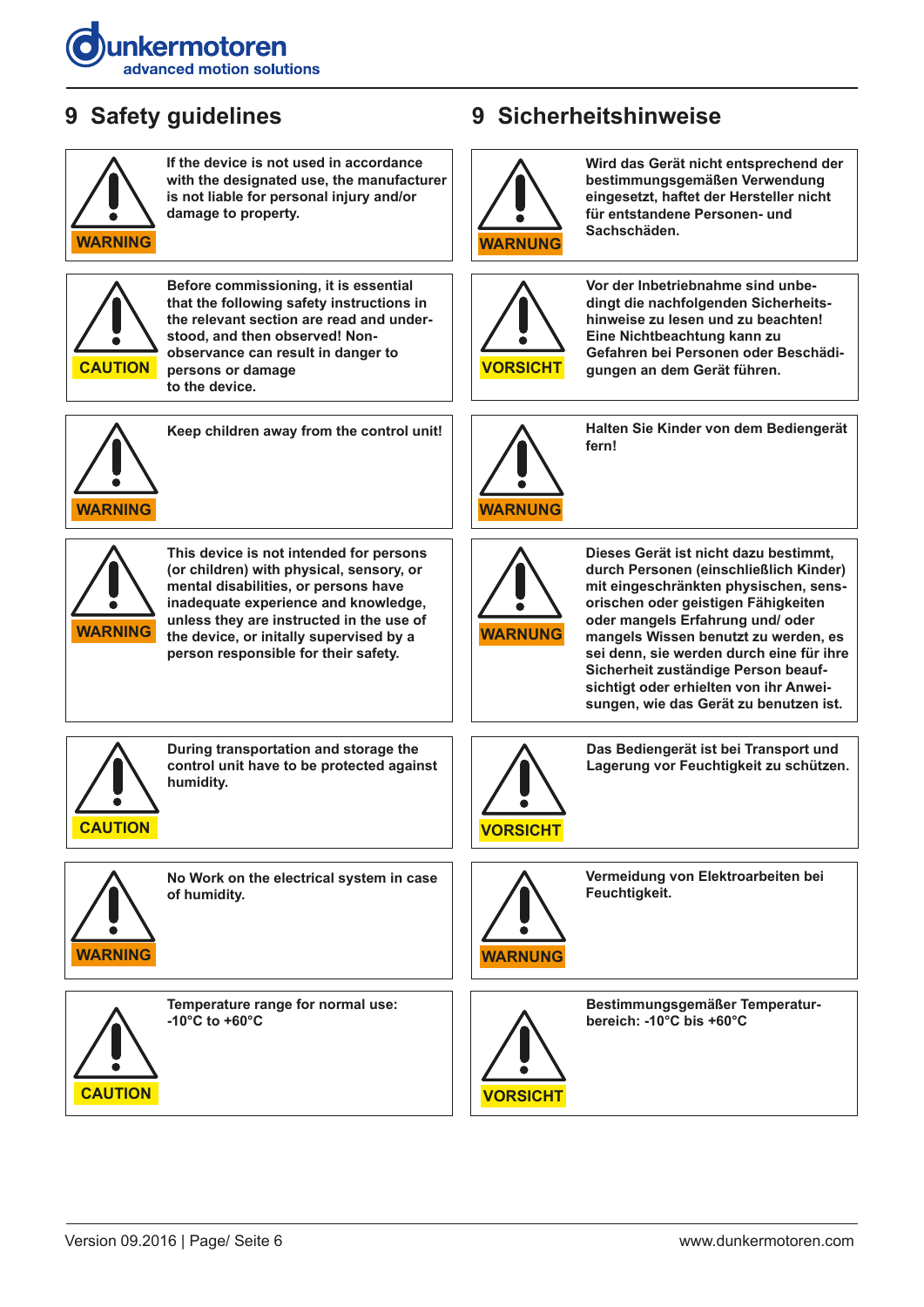



**The control unit must not come into contact with agressive media.**

**CAUTION NOTICE HISTORIC <b>HISTORIC ACCEPT** 

**Das Bediengerät darf nicht mit aggresiven Medien in Berührung kommen bzw. behandelt werden.**



**Ensure that all persons maintain a sufficient safety distance from the danger area of the machine as long as the drive is running.**



**Halten Sie Personen solange von der Anlage fern, bis diese still steht.**